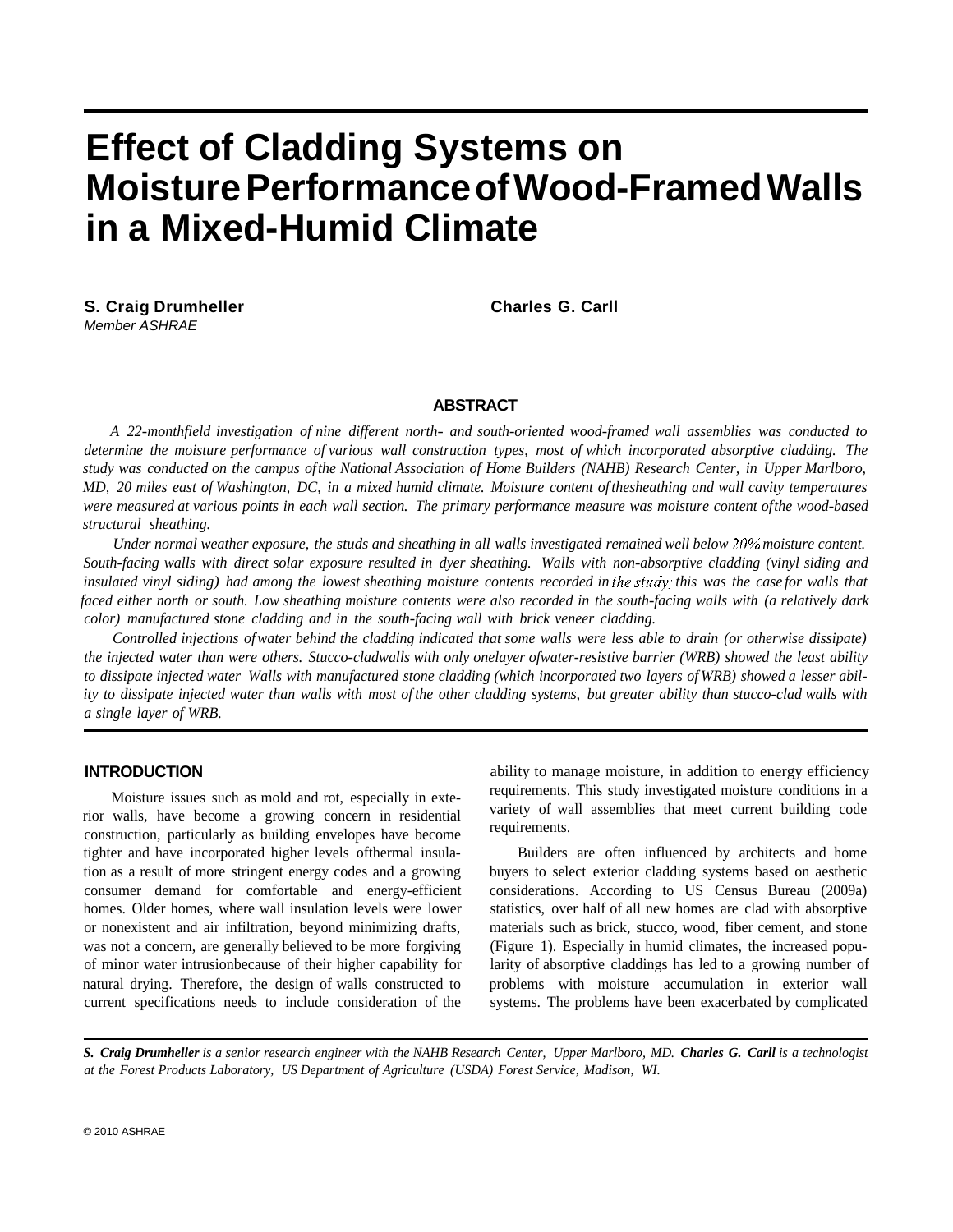

*Figure 1 Principal type of exterior wall cladding on new construction. Source: US Census (20096).* 

architecture, fewer overhangs, and confusing water and vapor barrier requirements. Concern over the effect of moisture on the durability of homes provided the impetus to study the hygrothermal performance of walls with various exterior cladding systems.

Every climate has its own characteristics that must be considered when designing a wall system. The mixed humid climate has unique conditions, which typically include moisture migration from the inside of a structure during the winter and from the outside duringthe summer.These dynamic hygrothermic conditions can be problematic for certain wall assemblies. The mixed humid climate is defined by the following characteristics: (1) more than 20 in. of annual precipitation, (2) fewer than 5400 annual heating degree days (base 65°F), and (3) an average monthly winter temperature below 45°F.

#### **WOOD MOISTURE THRESHOLDS**

There are industry-established moisture thresholds for wood products at which durability or performance problems may occur. The threshold levels are driven by concerns relating to rated structural performance, decay, and mold. Wood building materials, and assemblies constructed of wood and wood-based products, perform best when they remain dry.

Prominent organizations in the wood industry have defined a dry condition for engineered wood products (EWP) as moisture content (MC) of less than 16%, and for solid wood less than 19%; these levels relate to rated structural performance. When wood products are used in conditions where moisture contents exceed these levels, the National Design Specification requires that wet service factors be applied (American Forest and Paper Association 2005). The service factors derate the design values for material strength and stiffness. Engineers apply these service factors when they expect that in-service moisture conditions will exceed the thresholds (16% for EWP; 19% for wood). The primary reason the threshold moisture content is set lower for engineered wood products than for solid wood is that engineered wood products have lower equilibrium moisture contents than solid wood at equivalent relative humidity conditions (Carll and Wiedenhoeft 2009).

The dry design threshold conditions are essentially equivalent to equilibrium moisture conditions with room temperature air and a relative humidity just below 90% (see Table 3- 4 in Simpson and TenWolde [1999]).This corresponds with a moisture level just below the long-recognized 20% moisture content (MC) threshold for wood, which will prevent propagation of decay, even in wood previously infected with decay fungi (Carll and Highley 1999).In fresh, uninfected wood and wood products, decay is only likely to be established when moisture content exceeds the fiber saturation point (average 30% MC in lumber) at temperatures between 50°F and 95°F. The long-recognized 20% threshold provides a margin of safety with regard to preventing decay propagation.

The same moisture threshold value that determines application ofwet service factors is also assumed by the wood products industry to be the upper limit of in-service moisture content limit for wood-based structural panels (APA 2002). The industry applies the same assumed limit to in-service moisture content of both plywood and oriented strand board (OSB) panels.

Conditionsnecessary to minimize mold growth have been outlined in the first edition of *ANSI/ASHRAE Standard 160- 2009: Criteria for Moisture-Control Design Analysis in Buildings.* The values in the standard translate to lower maximum allowable in-service moisture contents for engineered wood products than the value assumed by the industry (APA 2002). The mold growth prevention criteria outlined in *ASHRAE Standard 160* consist of three parameters: time, temperature, and surface relative humidity. The criterion with the longest time duration element (30-day running average) specifies that surface relative humidity not exceed 80%; this corresponds with a solid wood moisture content of 16%, which approximately equates to a plywood MC of 14% and OSB MC of 13% (Richards et al. 1992).

## **STUDY OBJECTIVE**

The objective of this research was to quantify the field performance of wood-frame walls clad with a variety of common claddings in a mixed-humid climate. Performance was judged primarily on measurements of in-situ moisture content of the wood-based (oriented strand board or plywood) sheathing. Nine different wall designs were evaluated in this study.

The study was designed to identify relative moisture performance for light frame wall assemblies in a mixed humid climate with a variety of cladding systems. Some of the wall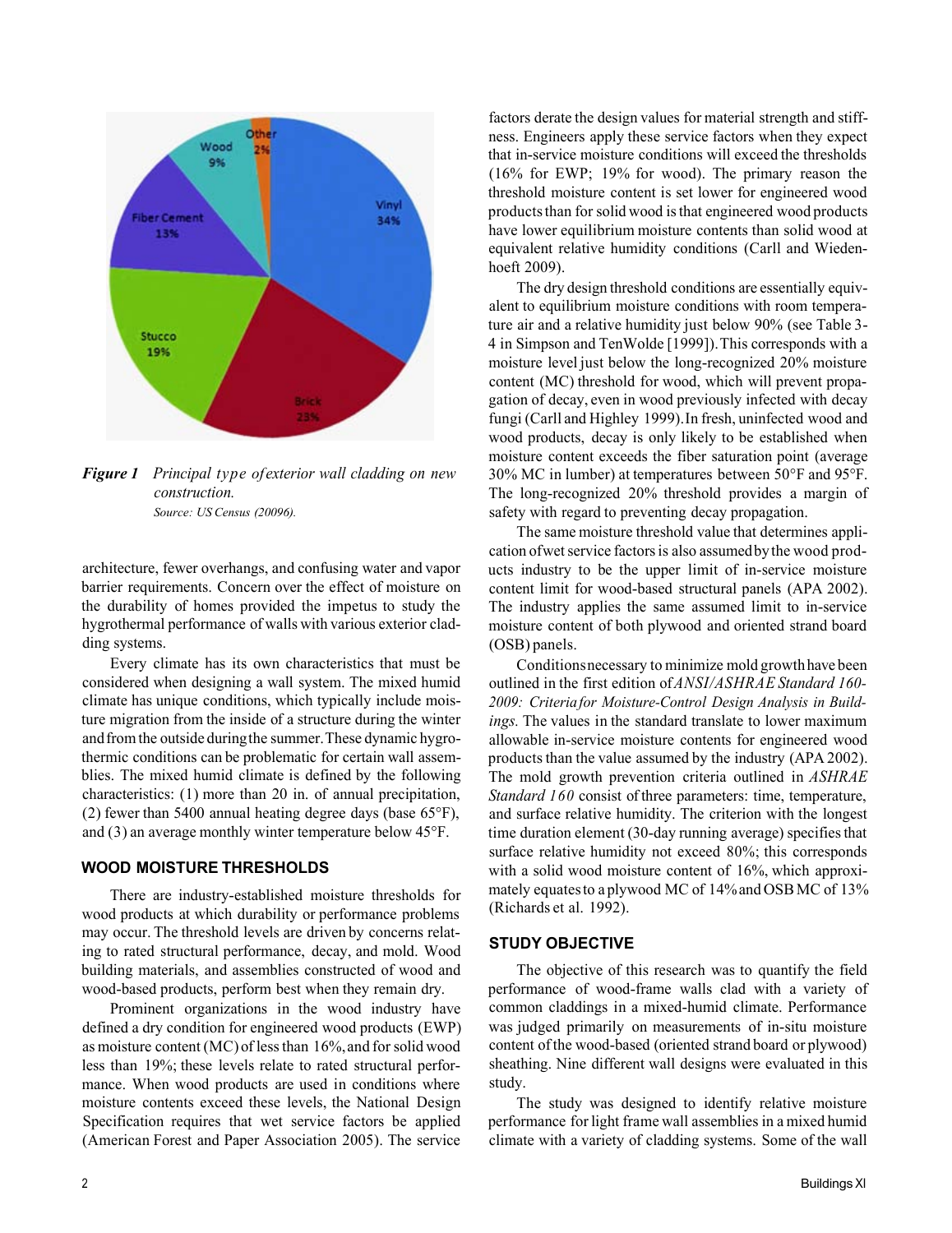assemblies differed substantially in both cladding type and moisture handling, while others were of similar type and appearance but differed with regard to their moisture drainage design. A related study objective was to identify the relative capabilities of the different wall assemblies to dissipate moisture should wetting occur.

## **TECHNICAL APPROACH**

Selection of the wall designs evaluated in this study was based in part on their use in new construction. Wall cladding types selected in this study represent roughly 90% of the primary claddings used in new construction in the United States (see Figure 1). The various wall constructions were expected to exhibit a range of hygrothermal performance. Final selection of the walls was made by industry professionals on the basis of their common use and practical constructability.

For each of the nine wall designs, a pair of wall test panels was evaluated. one of which was placed in north-facing exposure, while the other was placed in south-facing exposure. Each wall panel pair was installed in one of two test structures constructed on the NAHB Research Center campus in Upper Marlboro, MD. Five of the wall pairs were commissioned in January 2008; these were installed in the first test structure. The other four wall pairs were commissioned in November 2008; these were installed in a second test structure, also located on the National Association of Home Builders (NAHB) Research Center campus. A solar site survey was conducted to verify that walls in the two structures received equal solar exposure. Moisture conditions in the nine pairs were monitored through October 2009. The interior of each building was climate controlled (temperature and winter humidity) to simulate common indoor residential conditions. Detailed measurements of indoor and outdoor environmental conditions and the moisture content of studs and sheathing were used to determine hygrothermal performance of each assembly.

The study was thus primarily based on field monitoring of moisture conditions in test wall panels, but also involved additional testing, some of which was conducted in the laboratory and some of which was conducted in the field.

# **FIELD MONITORING**

Both test structures had a nominal footprint of8 ft by48 ft (Figure 2). Each building allowed for five pairs of 8 ft wide by 9 ft high wall test panels to be installed as exterior wall sections, with one panel of each pair having cardinally oriented southern exposure and the other panel of the pair having northern exposure. Test structure 1 was constructed on site and was commissioned in January 2008. The second building was prefabricated and delivered to the site; walls were then added on site. with data collection for the walls beginning in November 2008.

The 8 ft  $\times$  9 ft test panels were framed with 2 in.  $\times$  4 in. studs. sheathed with OSB or plywood. The panels included



*Figure 2 Test buildings 1 (right) and 2 (left).* 

various combinations of cladding and drainage strategies, which are described in the following section of this report. A window is located on the west end of the building and an entrance door is located on the east. The interior was finished with two coats of latex paint over  $1/2$  in. drywall. The perimeter of each wall section was caulked to eliminate flanking air infiltration. The floor is raised approximately 2 ft from the ground and insulated with R-19 fiberglass batt insulation. The roof is shingled on 4/12 pitch trusses and insulated to R-30 at the attic ceiling interface. Even though the first structure is permanent and the second is semimobile, they were constructed to nearly identical specifications. Roof overhang was limited to the 4 in. gutter; test panel exteriors therefore had appreciable exposure to the elements. All products were installed in accordance with manufacturer recommendations or, if recommendations were unavailable, in accordance with the prevailing building code (IRC 2003).

Portable air conditioners were set to limit the maximum interior summer temperature to 78°F, and resistance heat maintained indoor temperature in the winter at 70°F. A humidifier maintained a winter indoor relative humidity between 25 and 30%.

## **Wall Panel Assemblies**

The nine wall panel designs evaluated in the study are outlined in Table 1. The panels included four with stucco cladding. Three of these had OSB sheathing, and these three differed with regard to drainage strategy for the cladding system; the fourth stucco-clad wall design had plywood sheathing. One of the wall designs had synthetic stone cladding, one had lap fiber-cement siding, and one had brick veneer cladding. The wall with brick veneer had a nominal 1 in. gap between the sheathing (covered with a water-resistive barrier) and the back face of the brick. Two wall designs had nonabsorptive cladding: one of these had insulated vinyl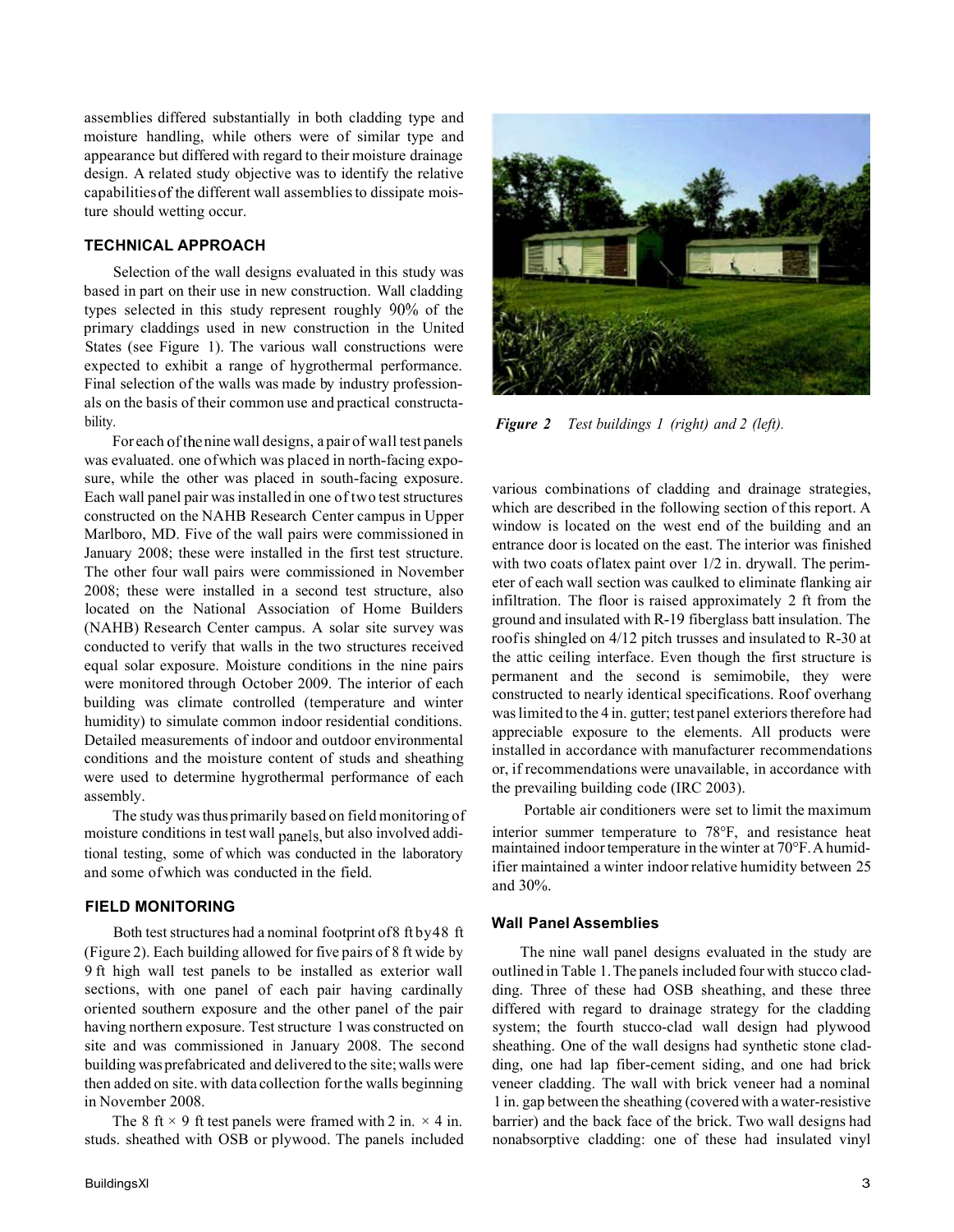| Panel #           | <b>Building</b> | <b>Sheathing</b>  | <b>Water Resistive Barrier</b> | <b>Exterior Cladding</b> |
|-------------------|-----------------|-------------------|--------------------------------|--------------------------|
| 1- Vinyl          |                 | $7/16$ In. OSB    | Spun bonded polyolefin         | Vinyl siding             |
| $2$ -stucco 1     |                 | $7/16$ In. OSB    | 1 layer No. 15 felt            | stucco                   |
| $3 -$ stucco 2    |                 | $7/16$ In. OSB    | 2 layers No. 15 felt           | stucco                   |
| 4- Stucco Vent    |                 | $7/16$ In. OSB    | SBP 3/8" gap #15 felt          | stucco                   |
| 5- Manu Stone     |                 | $7/16$ In. OSB    | 2 layers No. 15 felt           | Manufactured stone       |
| 6- Ins Siding     | 2               | $7/16$ In. OSB    | Spun bonded polyolefin         | Insulated Vinyl Siding   |
| 7- Fiber Cement   | 2               | $7/16$ In. OSB    | Spun bonded polyolefin         | Fiber Cement Siding      |
| 8- Stucco/Plywood | $\overline{2}$  | $1/2$ In. Plywood | 2 layers No. 15 felt           | stucco                   |
| 9- Brick          | 2               | $7/16$ In. OSB    | Spun bonded polyolefin         | <b>Brick</b>             |

**Table Test Wall Configurations** 

siding, while the other had unbacked vinyl siding. As indicated previously, all walls were constructed with  $2 \times 4$  framing; studs were at 16 in. (405 mm) on-center (o.c.) spacing. Stud cavities were insulated with R-13 kraft-faced glass fiber batt insulation, which was face-stapled.

#### **Sensor Placement and Data Collection**

In order to monitor conditions within wall sections, each was instrumented with 44 sensors (Figure 3) capable of recording temperatures, relative humidity, and wood moisture content. Each sensor included two, uninsulated 2 in. stainless steel screws that secure it to wood framing or sheathing. The screws penetrated 0.4 in. (10 mm) into the substrate to obtain a conductance reading related to substrate moisture content. The sensors had an MC measurement range of 7% to 40% (initially calibrated to Douglas fir), a temperature range of -40 $\degree$ F (-40 $\degree$ C) to 185 $\degree$ F (85 $\degree$ C), and a relative humidity range from 0% to 100%. The measurement interval was programmable, and was set to 30 minutes. Data were transmitted wirelessly at each reading time to a local gateway, which in turn periodically transmitted the data via the Internet to a database maintained by the sensor manufacturer. The sensor manufacturer provided temperature compensation of the conductance readings obtained from the screw electrodes. The temperature reading that was used for compensation was, however, taken at a location separated from the screw tips by roughly 35 mm. For conductance readings taken in sheathing, the temperature compensation may, under some conditions, thus be less than ideal. All moisture content readings were gravimetrically calibrated to the material (plywood and OSB, inclusive of resin mass). The calibration adjustment that was found necessary for plywood was substantial (considerably larger than that needed for either SPF lumber or OSB), particularly at higher moisture content levels. The nature of the calibration adjustment that was found necessary for plywood concurred with that found necessary by Glass and Carll (2009).



*Figure 3 Sensor locations and wall framing.* 

#### **Weather Data**

A weather station was mounted on the roof of the first test structure. The station included a wind vane and anemometerto measure wind direction and speed, a temperature and humidity sensor, a tipping-bucket rain gage, and a horizontally installed spectral pyranometer to measure solar radiation. A custom-designed, wind-driven rain gauge and a vertically positioned spectral pyranometer were also installed on the north and south walls of the first test structure to better understand the conditions at the wall surface.

Weather conditions over the 2008-2009 monitoring period were reasonably similar to the 30-year historical average conditions at Andrews Air Force Base, located roughly 10 miles from the NAHBRC campus (Table 2). For the last 12 months of the monitoring period (November 2008- October 2009), the number of heating degree days was nearly identical to the historical average (4440 vs. 4421 HDD). The summer of 2009 was milder than average, with only 1097 CDD compared to a 1241 average. Rainfall was also close to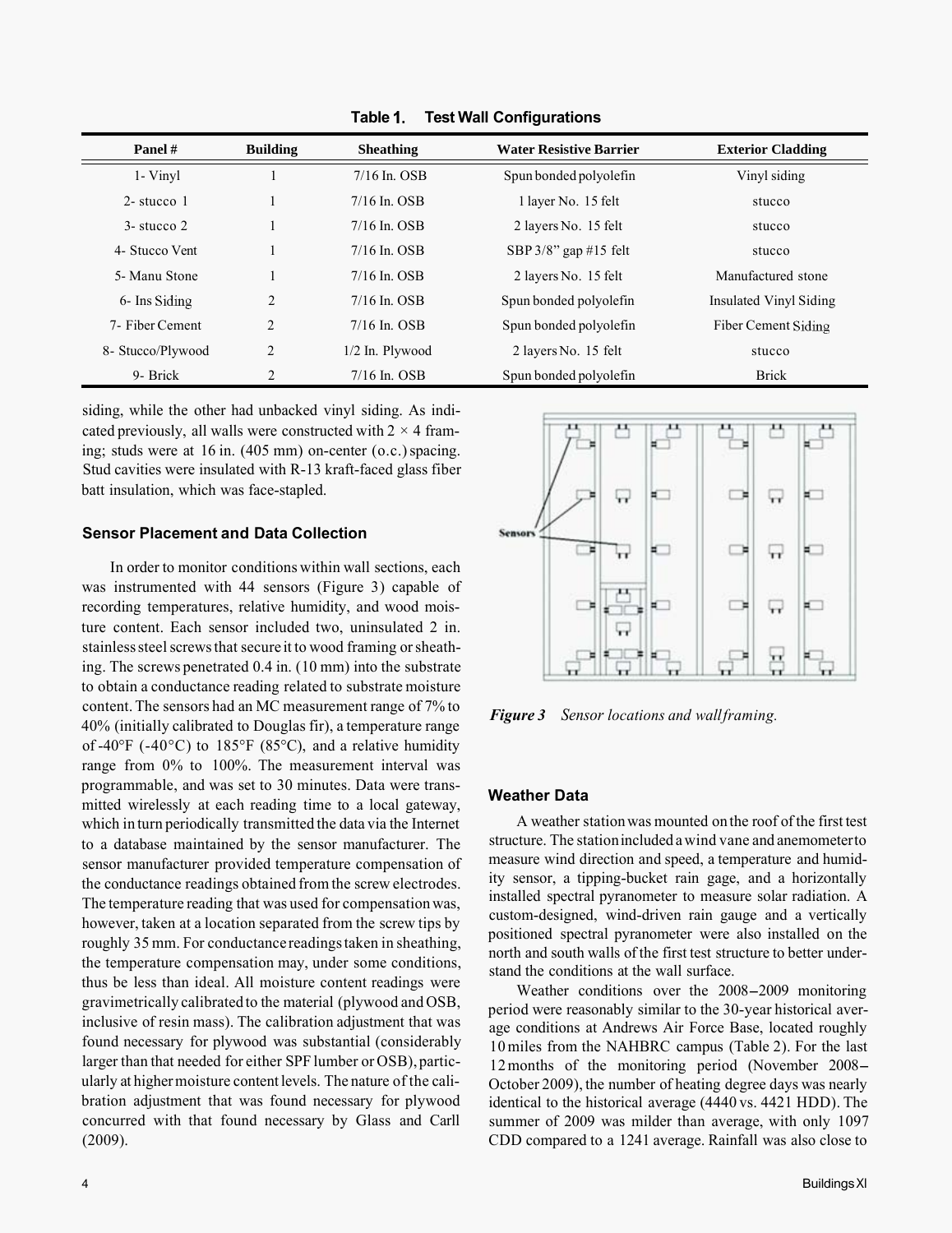| Andrews AFB - ASHRAE/NOAA Historical Averages |                      |                         | <b>NAHBRC</b> Weather Station Data          |                                      |           |                      |                         |                                             |                                      |
|-----------------------------------------------|----------------------|-------------------------|---------------------------------------------|--------------------------------------|-----------|----------------------|-------------------------|---------------------------------------------|--------------------------------------|
|                                               | Average<br>Temp., °F | Precipita-<br>tion, in. | <b>Heating</b><br><b>Degree</b><br>Days, °F | Cooling<br><b>Degree</b><br>Days, °F |           | Average<br>Temp., °F | Precipita-<br>tion, in. | <b>Heating</b><br><b>Degree</b><br>Days, °F | Cooling<br><b>Degree</b><br>Days, °F |
| January                                       | 34.6                 | 3.5                     | 943                                         | $\boldsymbol{0}$                     | Jan. 08   | 36.5                 | 1.1                     | 798                                         | $\boldsymbol{0}$                     |
| February                                      | 37.7                 | 3.0                     | 764                                         | $\boldsymbol{0}$                     | Feb. 08   | 39.1                 | 2.9                     | 754                                         | $\overline{c}$                       |
| March                                         | 45.1                 | 3.9                     | 622                                         | 5                                    | Mar.08    | 46.0                 | 2.8                     | 416                                         | $\boldsymbol{0}$                     |
| April                                         | 54.8                 | 3.0                     | 324                                         | 19                                   | Apr. $08$ | 56.4                 | 7.1                     | 264                                         | 14                                   |
| May                                           | 63.8                 | 3.9                     | 117                                         | 19                                   | May08     | 62.7                 | 3.4                     | 126                                         | 54                                   |
| June                                          | 72.7                 | 3.4                     | 12                                          | 242                                  | Jun. 08   | 75.2                 | 5.6                     | $\boldsymbol{0}$                            | 305                                  |
| July                                          | 77.7                 | 3.9                     | $\mathbf{1}$                                | 394                                  | Jul. 08   | 77.1                 | 3.5                     | $\boldsymbol{0}$                            | 315                                  |
| August                                        | 75.6                 | 3.7                     | $\mathbf{2}$                                | 330                                  | Aug. 08   | 73.0                 | 2.3                     | $\boldsymbol{0}$                            | 249                                  |
| September                                     | 68.4                 | 4.0                     | $44\,$                                      | 145                                  | Sep. 08   | 69.3                 | 4.5                     | 25                                          | 154                                  |
| October                                       | 57.3                 | 3.2                     | 263                                         | 24                                   | Oct. 08   | 55.5                 | 1.2                     | 311                                         | 17                                   |
| November                                      | 48.1                 | 3.1                     | 510                                         | $\mathfrak{Z}$                       | Nov. 08   | 46.1                 | 2.7                     | 566                                         | $\boldsymbol{0}$                     |
| December                                      | 38.6                 | 3.4                     | 819                                         | $\mathbf{0}$                         | Dec. 08   | 40.4                 | 2.5                     | 762                                         | $\mathbf{0}$                         |
| Year                                          | 56.3                 | 42.0                    | 4421                                        | 1241                                 | Year      | 56.4                 | 39.6                    | 4081                                        | 1170                                 |
| January                                       | 34.6                 | 3.5                     | 943                                         | $\boldsymbol{0}$                     | Jan. 09   | 30.7                 | 2.6                     | 1062                                        | $\boldsymbol{0}$                     |
| February                                      | 37.7                 | 3.0                     | 764                                         | $\mathbf{0}$                         | Feb.09    | 39.8                 | 0.3                     | 706                                         | $\boldsymbol{0}$                     |
| March                                         | 45.1                 | 3.9                     | 622                                         | 5                                    | Mar.09    | 44.6                 | 1.5                     | 638                                         | $\overline{4}$                       |
| April                                         | 54.8                 | 3.0                     | 324                                         | 19                                   | Apr. 09   | 56.6                 | 4.0                     | 305                                         | 51                                   |
| May                                           | 63.8                 | 3.9                     | 117                                         | 79                                   | May09     | 64.1                 | 3.9                     | 83                                          | 61                                   |
| June                                          | 72.7                 | 3.4                     | 12                                          | 242                                  | Jun. 09   | 72.2                 | 7.9                     | 10                                          | 226                                  |
| July                                          | 77.7                 | 3.9                     | $\mathbf{1}$                                | 394                                  | Jul. 09   | 74.9                 | 1.0                     | $\boldsymbol{0}$                            | 306                                  |
| August                                        | 75.6                 | 3.7                     | 2                                           | 330                                  | Aug. 09   | 76.5                 | 4.6                     | $\boldsymbol{0}$                            | 351                                  |
| September                                     | 68.4                 | 4.0                     | 44                                          | 145                                  | Sep. 09   | 66.6                 | 2.8                     | 31                                          | 80                                   |
| October                                       | 57.3                 | 3.2                     | 263                                         | 24                                   | Oct. 09   | 56.5                 | 6.0                     | 211                                         | 14                                   |
| Jan-Oct                                       | 58.8                 | 35.5                    | 3092                                        | 1238                                 | Jan-Oct   | 58.2                 | 34.6                    | 3112                                        | 1097                                 |

**Table 2. Weather Data and Historical Averages** 

historical average with the 12-month accumulation totaling 39.8 in.; just 2.1 in. shy of normal.

## **ADDITIONAL TESTING**

## **Permeance Testing**

Published data for vapor permeance were available for some of the materials used in the wall sections. Laboratory testing of the materials used in construction of test wall sections was nonetheless performed. This was deemed appropriate to account for product variation, which may occur between manufacturers, manufacturing plants, and production runs within a givenmanufacturing plant. Testing was according to *ASTM E96-05, Standard Test Methods for Water Vapor Transmission of Materials.* Permeance tests were performed on the same lots of material that were used to construct wall panels. Test results are presented in Table 3. The test values for most materials were in general concurrence with published values (Kumaran et al. 2002; ASHRAE 2009). The measured values for permeance of painted gypsum drywall were, however, substantially higher than the values listed by ASHRAE for paint films, or by Kumaran et al. for painted gypsum drywall.

# **Vented Cladding Air Change Rate Testing**

As indicated in Table 1, one of the stucco-clad wall designs selected for evaluation (wall pair #4) included a 3/8 in. (10 mm) gap between the cladding and the sheathing. The top of the furred space was blocked, but the bottom was open to allow drainage and some degree of ventilation. In order to characterize theventilationrate of the space over the 22-month monitoring period, tracer gas testing was conducted on six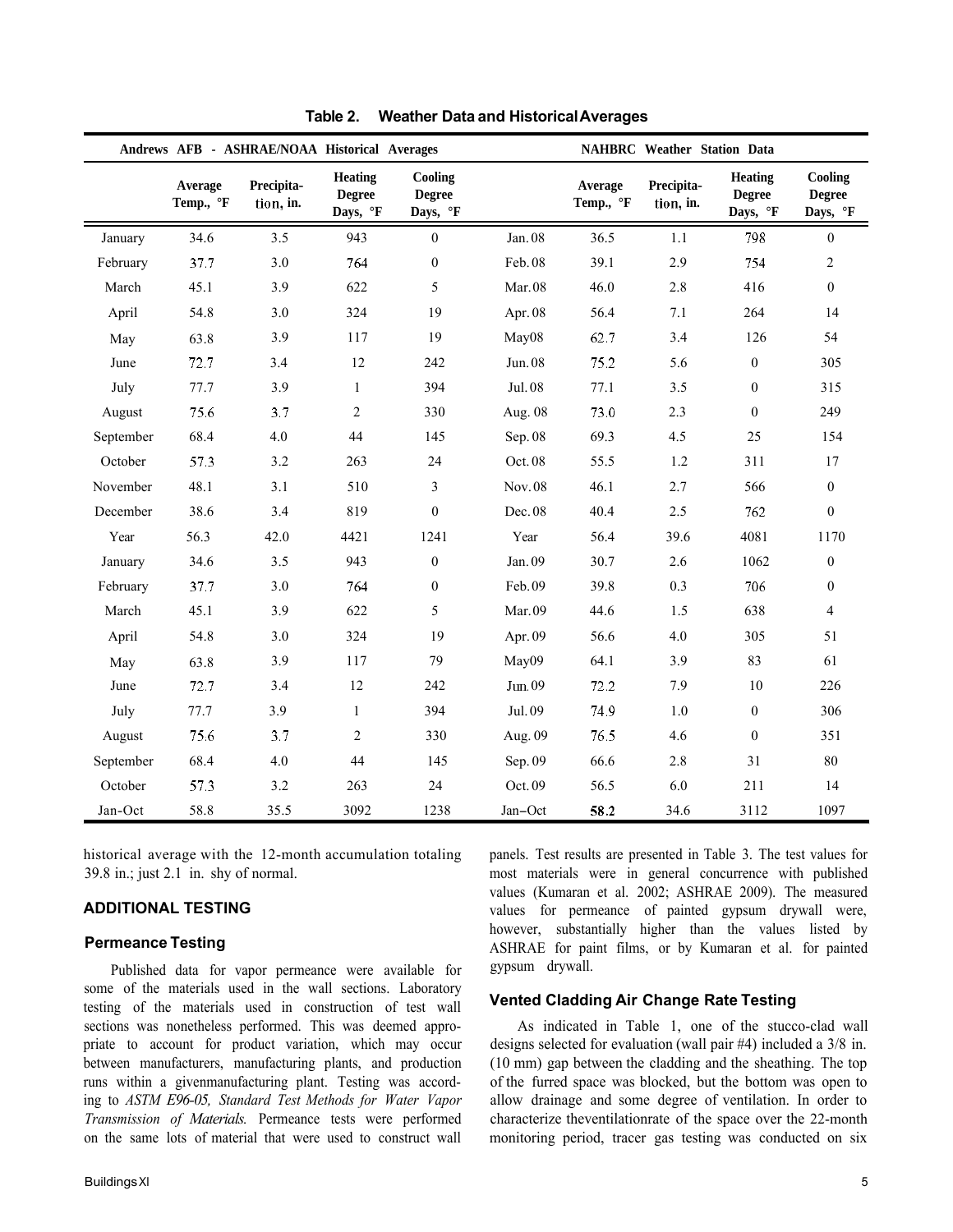| <b>Material</b>              | Thickness, in. | Density, lb/ft <sup>3</sup> | <b>Permeance (Dry Cup)</b> | Permeance (Wet Cup) |
|------------------------------|----------------|-----------------------------|----------------------------|---------------------|
| Drywall                      | 0.489          | 37.9                        | 48                         | 44                  |
| Painted drywall              | 0.496          | 38.6                        | 40                         | 40                  |
| <b>OSB</b>                   | 0.448          | 41.5                        | 4.1                        | 4.5                 |
| stucco                       | 0.758          | 51.2                        | 4.3                        | 5.5                 |
| Manufactured stone (trimmed) | 0.767          | 99.9                        | 2.8                        | 5.1                 |
| Spun bonded polyolefin       | 0.005          | 35.4                        | 36                         | 35                  |
| No. 15 asphalt felt          | 0.018          | 68.3                        | 6.9                        | 13.9                |
| Stud(trimmed)                | 0.699          | 21.5                        | 0.6                        | 6.1                 |

**Table 3. TestedWall Material Specifications** 

separate days during the test period to determine air exchange rate inthespacebetweenthesheathingandthestucco cladding of wall pair #4. Testswere performed by injecting sulfur hexafluoride  $(SF_6)$  into the cavity, thenmonitoring the decay of the SF6 concentration with a gas analyzer using the *ASTM Standard E741-00* protocol.

Although there were insufficient test data to adequately correlate vented cladding air exchange rates with environmental conditions, the data nonetheless indicated an approximate air exchange rate and provided some indication of meteorological influences on the exchange rate. Measured air exchange rates varied between 2 and 28 air changes per hour, and generally were higher in the south wall, in the winter, and during the day.

#### **WATER INJECTION TESTING**

Water resistive barriers (WRBs) are intended to block passage of water that breaches the cladding system. Penetration of water behind a WRB is, however, not unusual, and often occurs around windows and other penetrations. In order to understand how the wall sections responded when water breached their cladding systems, controlled water injections were made into each ofthe wall sections. The water injections were performed daily over five consecutive days in August 2009. An increase in sheathing moisture readings relative to those in an unaffected area indicated the degree to which the injected water was absorbed into the sheathing. The readings from one of the seven sensors in the sheathing in each of the test wall sections were potentially affected by the water injection events.

The five consecutive days during which injections were made began at noon on August 3, 2009. On each day, 30 mL of water was injected through each of two 1/4 in. hoses, installed at the time of construction, which directed water to each side of the WRB (for a daily injection of 60 mL total). One of the tubes terminated between the WRB and the cladding (or between the WRBs when two WRB layers were present), while the other terminated between the WRB and the sheathing. The successive injections were intendedto simulate a leak from a multiday storm.

# **Moisture Content of Sheathing**

Over the course ofthe testing, sheathing moisture content was consistently well below 18%. Only the first weekly reading for the wall pair with plywood sheathing (which was stucco-clad) was in excess of 20%. During the first week of monitoring, construction moisture in walls with wet-placed cladding systems was being dissipated. Once the moisture from wet-placed cladding systems was dissipated, the overwhelming majority ofsheathing measurements remained at or below 16% MC. The exceptions were brief excursions above 16% sheathing MC in both plywood-sheathed walls and the north-facing stucco wall with one WRB layer. During these excursions, the moisture content levels nonetheless remained below the respective equilibrium values at 90% relative humidity (Richards et al. 1992; Kumaran et al. 2002).

Walls with "wet-placed" claddings, such as stucco and manufactured stone, generally had higher sheathing moisture contents than walls with other claddings. Sheathing moisture contents in south-facing walls with unventilated wet-placed claddings were generally higher than in south-facing walls with other cladding systems; the exception to this was the wall with manufactured stone cladding, which showed relatively dry readings in the sheathing. This, as explained later, appears to have been associated with warm sheathing temperature conditions in that wall, attributed to direct solar gains.

The wall pair that consistently had among the highest sheathing moisture content was the pair with plywood sheathing (which had stucco cladding over two layers of felt). Figures 4 and 5 show that the plywood had elevated moisture content at the start of monitoring. This suggests significant wetting ofthe plywood during installation ofthe (wet-placed) cladding system. This may reflect an inherent difference between plywood and OSB: in an unweathered condition, OSB is more resistant to water absorption than is sheathinggrade plywood(Quarles and Flynn 2001; Kumaran etal 2002). The stucco on the wall pair with plywood sheathing was, however, applied at a slightly different time of year than any of the four other wet-placed claddings (which were all on the other test building) and was applied by a different contractor. This difference in construction history could have been a contributing factor that affected wetting of the sheathing. In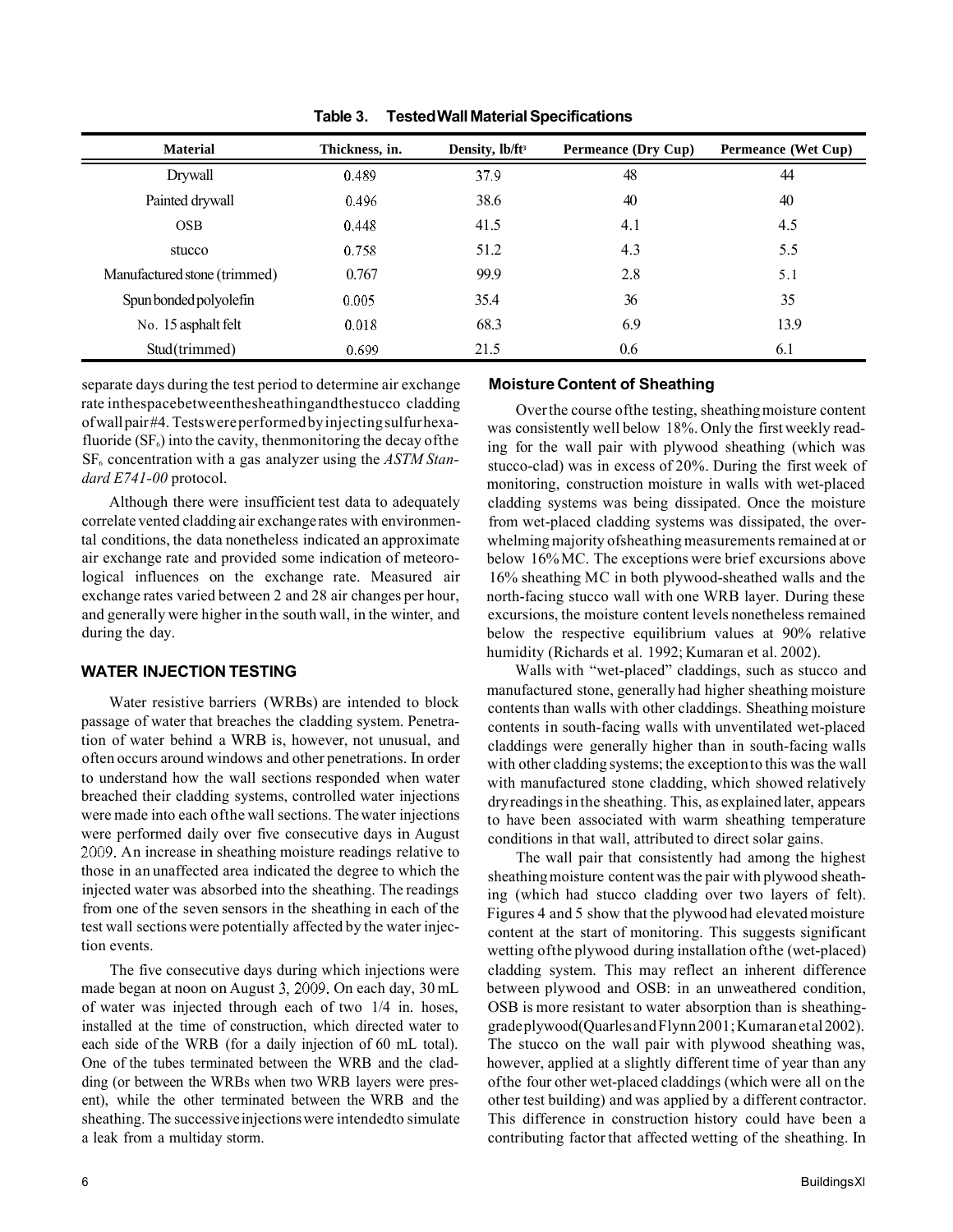

*Figure 4 Sheathing moisture content: south.* 



*Figure 5 Sheathing moisture content:* 

the north-facing exposure, sheathing moisture content in the plywood-sheathed wall reached levels essentially to those in an otherwise similar OSB-sheathed wall after roughly 7 months (Figure 5). In south-facing exposure, in contrast, sheathing moisture content the plywood-sheathed wall remained higher than in any other wall over the length of the monitoring period (Figure 4).

The north-facing wall with manufactured stone cladding showed elevated sheathing MC levels at commissioning, although not as high as in the stucco-clad wall with plywood sheathing. Sheathing moisture contents in this wall settled to a level below 15% after approximately 6 months. This wall took longer to dissipate its construction moisture than any other wall, except for the wall with plywood sheathing. After dissipation of the construction moisture. sheathing MC levels in this wall were roughly equivalent to those in unvented north-facing stucco-clad walls. Sheathing moisture contents of walls clad with manufactured stone were highly dependent on the direction the walls faced. From September 2008 onward, the south-facing wall with stone cladding showed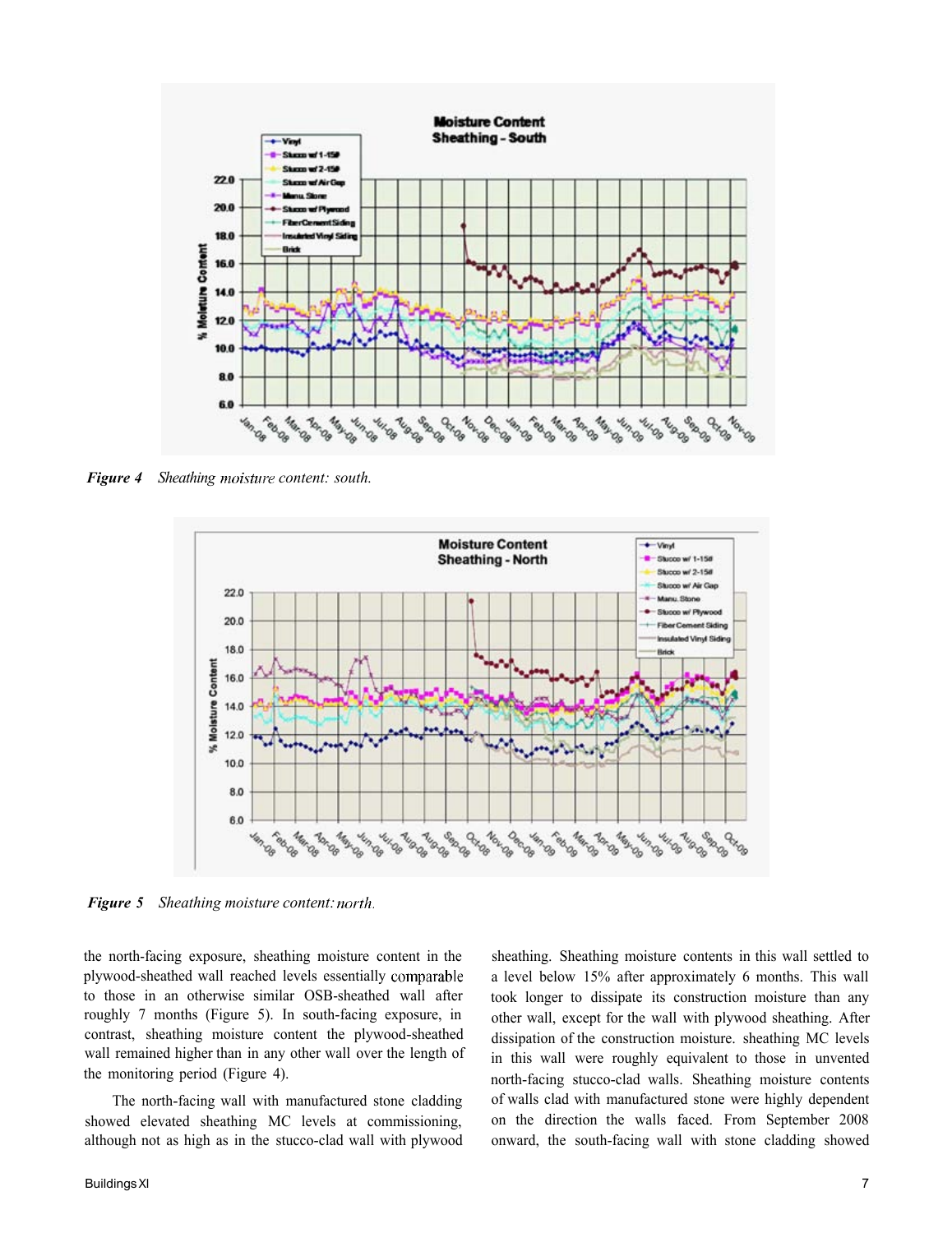

*Figure 6 Wall cavity temperature: south.* 

lower sheathing moisture content than most other walls, whereas the corresponding north-facing wall showed higher sheathing moisture contents than most other walls, and in January and February 2009 showed higher sheathing moisture content than any other wall.

In summary, 3 of the 18 walls monitored in this study showed sheathing moisture contents (after dissipation of construction moisture) that sometimes exceeded 16%. These were the stucco-clad walls sheathed with plywood (north- and south-facing exposures) and the north-facing stucco-clad wall with OSB sheathing and a single layer of #15 felt. When inservice sheathing moisture contents exceeded 16%, they did so for limited periods of time. The three best performing walls were insulated vinyl siding, brick with a 1 in. air gap, and traditional vinyl siding.

#### **Wall Cavity Temperature**

Over the monitoring period, wall cavity temperatures in south-facing walls were consistently warmer than in northfacing walls (Figure 6). During winter months, the warmest wall in north-facing orientation was the wall clad with insulated vinyl siding; the next warmest cavity temperatures during winter (after those in the wall clad with insulated siding) were observed in the wall clad with brick veneer, followed by the wall clad with lap fiber cement siding (Figure 7). This indicates that air spaces behind the cladding system (including the discontinuous spaces provided by installation of lap siding) provided some thermal benefit during winter.

Figure 6 clearly indicates that the south-facing walls with brick and manufactured stone cladding had notably higher within-wall temperatures than were found in most of the other walls over most of the monitoring period. Over the period of November 2008 through early April 2009, the wall with insulated siding was warmer than the wall with manufactured stone cladding, but otherwise, the walls with brick and with manufactured stone claddings were the warmest walls over the monitoring period. The likely explanation for the relatively high temperatures in these walls is the ability of the cladding systems to absorb and store radiant solar gains. In the northfacing wall with manufactured stone cladding, within-wall temperatures did not differ substantially from those in walls clad with either stucco or uninsulated vinyl siding (Figure 7). The relatively high temperatures in south-facing walls with darker brick and stone cladding influenced moisture conditions in these walls.

#### **Water Injection Testing**

Water injection testing resulted in distinctly different moisture responses in different wall types. Only three of the nine wall pairs showed a sustained increase of greater than 0.5% moisture content. The wall pair that showed the greatest increase (3% north, 1.5%south) in sheathing moisture content had stucco cladding over a single layer of felt (Figures 8 and 9) for both orientations. The other two walls that showed a noticeable increase were the manufactured stone wall and the plywood sheathed stucco wall.

The wall pair with manufactured stone cladding showed an increase in sheathing moisture content in response to water injection testing, but to a lesser degree than the wall pair with stucco cladding and a single layer of WRB (Figures 8 and 9).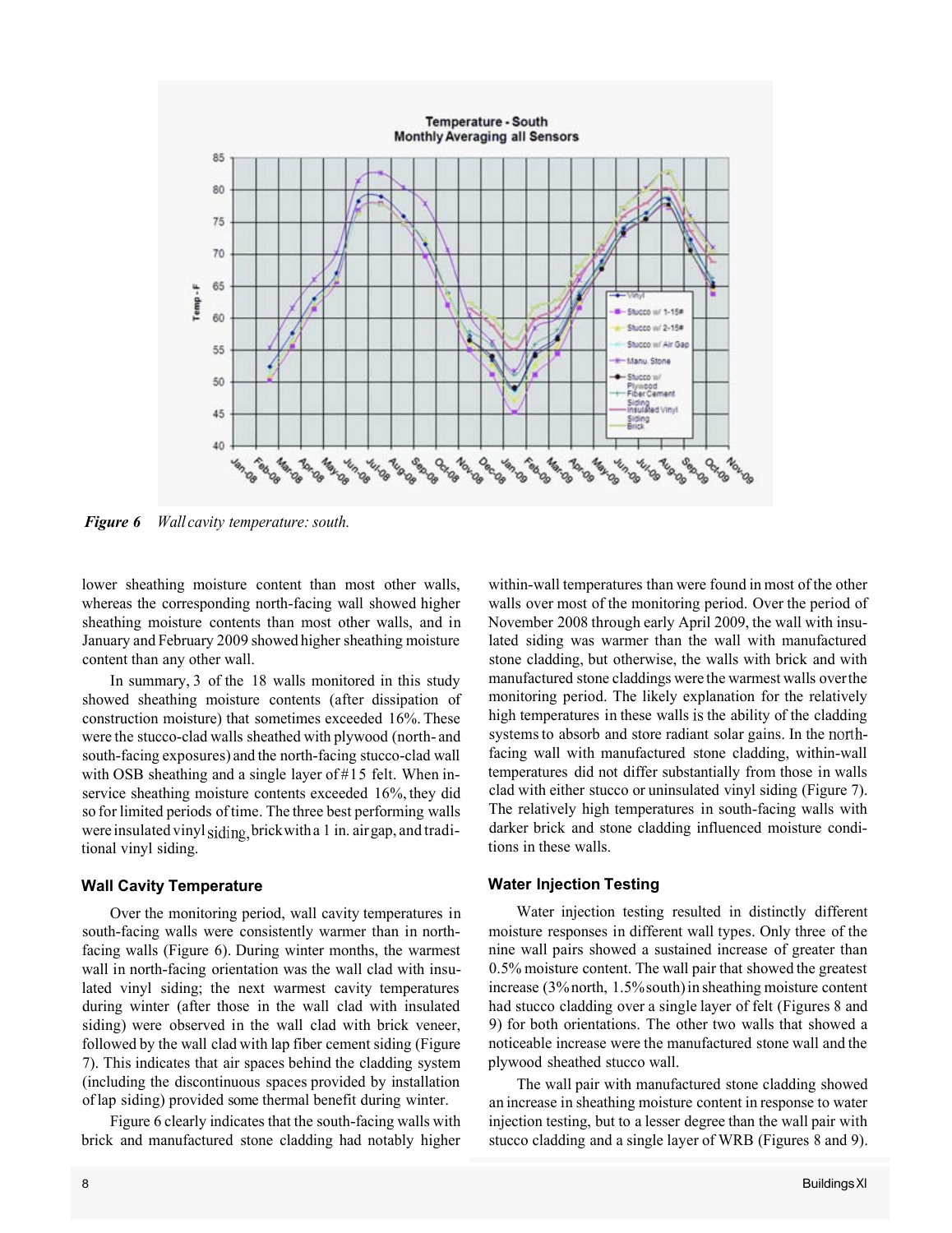

*Figure 7 Wall cavity temperature: north.* 



*Figure 8 Sheathing moisture content increase with water injections: south. Note: stucco wall with plywood readings were determined to be unreliable, and thus were not reported on this graph.* 

As was the case for walls with stucco cladding and a single layer of felt, the increase in sheathing moisture content was greater in the north-facing wall of the pair than in the southfacing wall of the pair. The role of solar gain in dissipation of injected water thus appears significant.

The response of the stucco-clad walls with plywood sheathing was similar to that of the walls with manufactured stone cladding (Figures 8 and 9). The responses of these walls to water injection testing were greater than those of otherwise similar walls with OSB sheathing. This behavior concurs with the relative sheathing moisture content levels in plywoodsheathed versus OSB-sheathed walls in the same orientation and with the same cladding system (stucco over two layers of felt). As indicated previously, the differences may be associated with inherent differences between the sheathing materials. By the time that water injection tests were conducted, differences in construction history may be assumed to no longer have substantial influence; this would suggest that the differences were indeed largely due to differences between the sheathing materials. It should be noted, however, that the water injection tests, although they simulated a multiday storm, were nonetheless of limited duration, and thus may not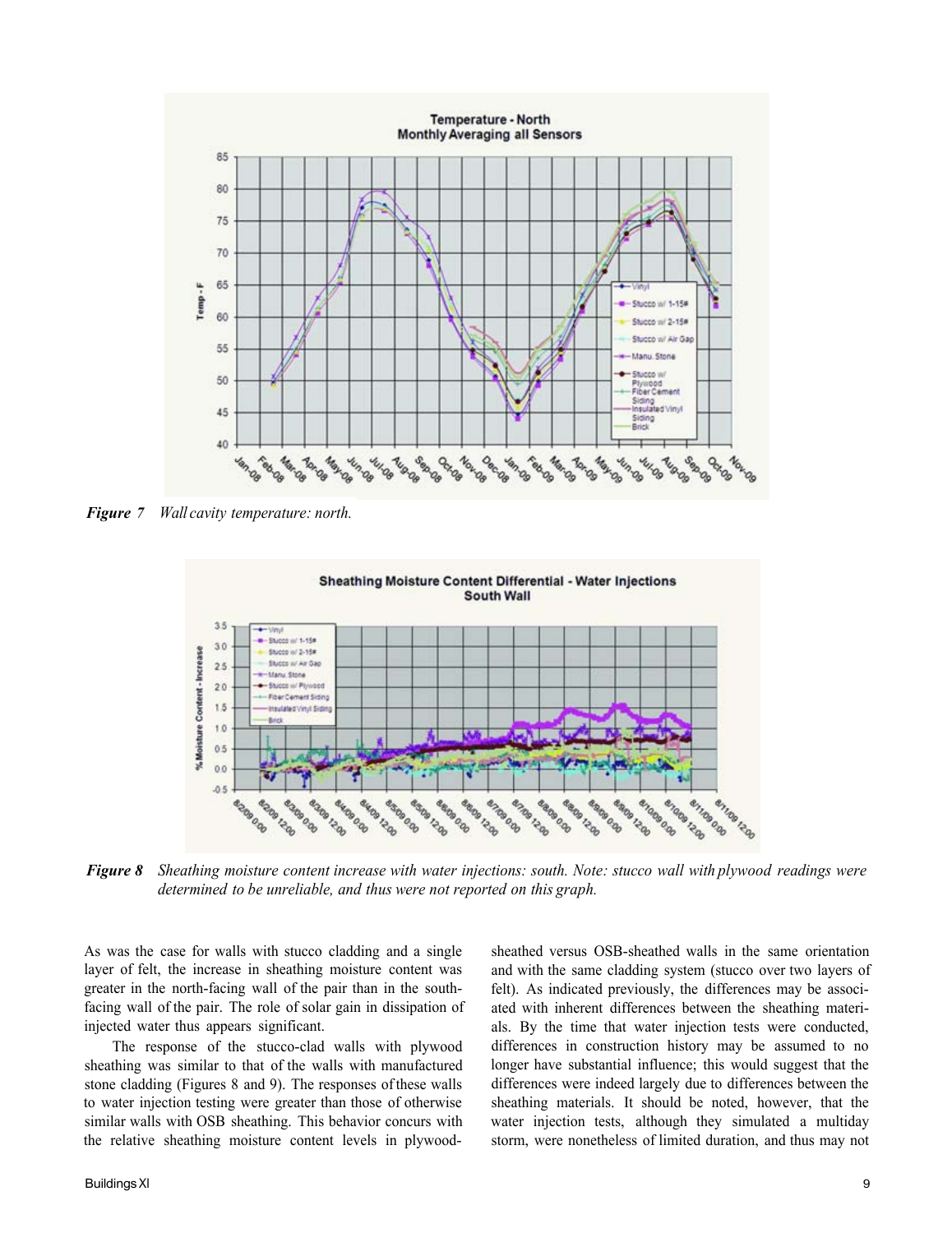

**Sheathing Moisture Content Differential - Water Injections North Wall** 

*Figure 9 Sheathing moisture content increase with water injections: north. Note: stucco wall with plywood readings were determined to be unreliable, and thus were not reported on this graph.* 

necessarily be indicative of relative performance in walls that experience chronic leakage over weeks, months, or years.

#### **CONCLUSIONS**

Over the monitoring period, sheathing in all of the nine pairs of walls (18 walls) evaluated in this study generally remained below the industry-recognized moisture content threshold level of 16%, although there were some exceptions. Three of the wall pairs (six walls) did not incorporate wetplaced cladding materials; in these walls, and in walls with brick veneer cladding, there was little indication of construction moisture, and the sheathing in these walls remained substantially below 16% MC throughout the monitoring period. North-facing walls clad with manufactured stone and stucco-clad walls with plywood sheathing (facing either north or south)had the highest initial moisture contents and were the slowest to dry. In stucco-clad walls with plywood sheathing and in the north-facing stucco-clad wall with a single layer of #15 felt, there were periods after dissipation of construction moisture when sheathing moisture contents briefly exceeded 16%.

There were two primary mechanisms that acted to lower in-service moisture content of the wood-based sheathings: air circulation and wall temperature. Air circulation behind the cladding contributed to the drying capability of the vinyl siding, brick, stucco (3/8 in. furred), and, to a lesser extent, fiber cement siding. Higher wall cavitytemperatures generally correlated with lower sheathing moisture contents. This was especially true with insulated vinyl siding and darker claddings with southern solar exposure such as brick and manufactured stone.

The 30-day mold-growth-minimizing criterion outlined in *ASHRAE Standard 160* (a running average surface RH below 80% RH) effectively specifies lower sheathing moisture contents than the 16% wet service factor threshold value. As indicated previously, an 80% surface RH value corresponds with approximately 13% MC for OSB and 14% MC for plywood. The *ASHRAE Standard 160* criterion also has a temperature component: the surface RH criterion applies when the 30-day running average temperature exceeds 41°F (5°C). The *ASHRAE Standard 160* criterion was not exceeded in six of the nine south-facing walls. The three south-facing walls in which the criterion was exceeded were stucco-clad and without an air gap. In contrast, the criterion was exceeded in six of the nine north-facing walls. The north-facing walls where the criterion was not exceeded were the walls clad with vinyl siding, insulated vinyl siding, and brick veneer. It is important to note that the mold-growth-inhibition criteria outlined in *ASHRAE Standard 160* are termed "conditions necessary to minimize mold growth." If the *ASHRAE Standard 160* criteria are exceeded, there is some risk of mold growth, but mold growth will not necessarily occur. *ASHRAE Standard 160* acknowledges that criteria for inhibition of mold are typically more restrictive than other moisture limitation criteria applicable to buildings; thus, this criterion was not considered determinate on the performance of the wall assemblies. In addition, core samples of the sheathing were examined at the conclusion of the study period, and no evidence of mold growth was observed on either side of the sheathing.

Additional observations, based on sheathing moisture content readings, were as follows:

• Orientation and solar exposure are important factors in wall performance. All north-facing walls experienced higher moisture and cavity humidity readings than the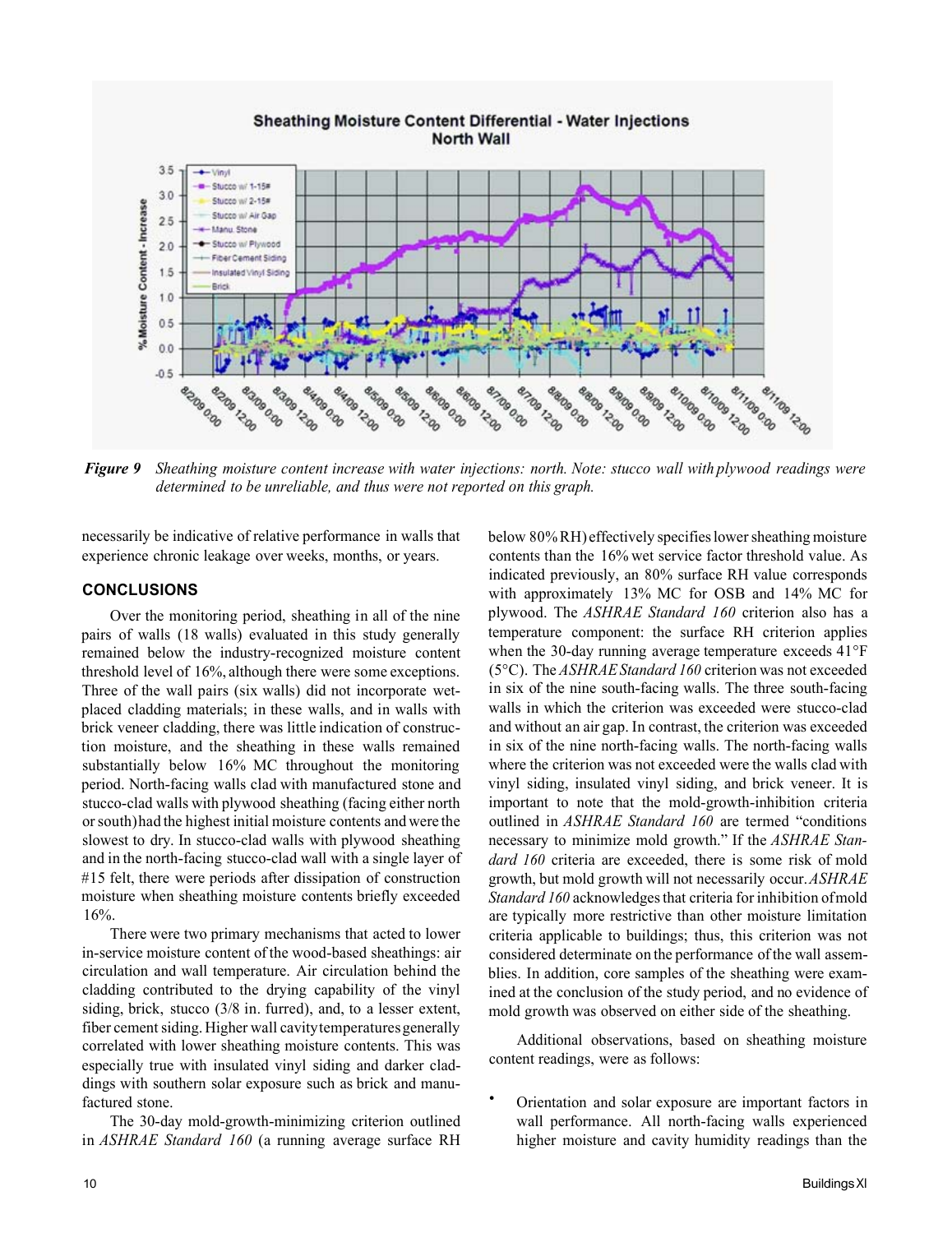corresponding south-facing wall of the same construction.

- The wall pair with vented stucco cladding performed better than any other wall clad with stucco. The performance of this pair was similar to that of the wall pair with the fiber cement lap siding.
- The two walls with dark claddings performed quite differently on the south than the north, South-facing walls with brick (dark red) and manufactured stone (dark earth tones) had relatively high cavity temperatures throughout the monitoring period (although during cold weather, cavity temperatures in the wall with insulated siding were higher than in the wall with manufactured stone).
- The wall pair with insulated vinyl siding had the lowest all-around sheathing moisture content values. This is attributed to warmer within-wall temperatures during the heating season, which are afforded by the exterior insulation provided by the foam backing. The warmer temperatures result in lower within-wall relative humidity values, corresponding lower equilibrium moisture content, and increased drying capacity.
- The wall pair clad with brick veneer was among the driest of all the walls evaluated in this study, The 1 in. air gap along with the increased absorptance (darker color) evidently provided increased drying capability.
- Manufactured stone had the greatest sensitivity to orientation. Sheathing moisture content was reduced by nearly a third in the south-facing wall with manufactured stone cladding (14% north, 10% south). This was attributed to the higher wall cavity temperatures due to the radiant gains on the southern exposure.
- Vinyl siding generally provided for consistently dry sheathing conditions. The loose fit of the siding allowed the wall to dry from the inside toward the outside, while the siding also shed bulk moisture.
- A second layer of water-resistive barrier becomes critical for stucco applications when bu1k moisture gets behind the cladding. Stucco-clad walls with one and two WRB layers performed comparably under normal exposure; however, when moisture was injected, the sheathing in the wall with two layers of WRB had virtually no increase inmoisture content, while the sheathing in both the north- and south-facing stucco-clad walls with a single layer of WRB saw moisture increases of up to 3.5% MC over the five-day injection period.
- The north-facing wall with manufactured stone cladding, which had two WRB layers, did not perform as well as the north-facing stucco-clad wall with two WRB layers and the same sheathing material (OSB).
- Wall assemblies with an air gap (fiber cement, vinyl, stucco with 3/8 in. gap, and brick veneer) saw no sustained increase in sheathing moisture content during moisture injections.

Although moisture problems and building failures related to moisture have been seen in the field on absorptive claddings, extended high moisture levels were not observed in this study. The problems that have been experienced in residences could be due to a variety of factors: material selection, workmanship problems, elevated interior humidity conditions, increased weather exposure, and/or lack of design considerations. A more thorough effort is necessary to adequate1y understand moisture-related wall failures.

## **ACKNOWLEDGEMENTS**

This report was prepared by the NAHB Research Center under sponsorship of the Forest Products Laboratory with joint research conducted for the US Department of Housing and Urban Development, the Brick Industry Association, and Progressive Foam Technologies, Inc. Achilles Karagiozis, Theresa Weston, and Anton TenWolde provided guidance and comment in the development of the study plan. NAHB Research Center staff Lance Barta and Kevin Kauffman were instrumental in gathering and compiling millions of data points used in this report.

## **REFERENCES**

- American Forest and Paper Association. 2005. National Design Specification for Wood Construction: ANSI/ AF&PA NDS-2005 (refer to section C4.1.4 on pg 193)
- ASHRAE. 2009. *ANSI/ASHRAE Standard 160-2009: Criteria for Moisture-Control Design Analysis in Buildings.*  Atlanta: American Soc. of Heating, Refrigerating and Air-conditioning Engineers, Inc.
- ASHRAE. 2009. *ASHRAE Handbook-Fundamentals,* Ch. 26: Heat, air, and moisture control in building assemblies-Material properties; Tables 7 and 8. Atlanta: American Soc. of Heating, Refrigerating and Air-Conditioning Engineers, Inc.
- APA. 2002. *Moisture exposure recommendations for wood structural panels: Form No. TT-002.* Tacoma, WA: APA-The Engineered Wood Association.
- ASTM. 2005 ASTM E96-05: Standard Test Methods for *Water Vapor Transmission of Materials.* West Conshohocken, PA: ASTM International.
- ASTM. 2006. *ASTM E741.00(2006)e1, Standard Test Method for Determining Air Change in a Single Zone by means of a Tracer Gas Dilution.* West Conshohocken, PA: ASTM International.
- Carll, C. and T. Highley. 1999. Decay of wood and woodbased products above ground in buildings. *ASTM Journal of Testing and Evaluation* 27(2):150-58. http:// www.fpl.fs.fed.us/documnts/pdf1999/carll99a.pdf.
- Carll, C. and A.C. Wiedenhoeft. 2009. Moisture-related properties of wood and the effects of moisture on wood and wood products: In *Moisture control in buildings: The key factor in moldprevention,* Chapter 4, pp. 54- 79, H.R. Trechsel and M.T. Bomberg, eds. ASTM MNL 18-2. West Conshohocken, PA: ASTM Interna-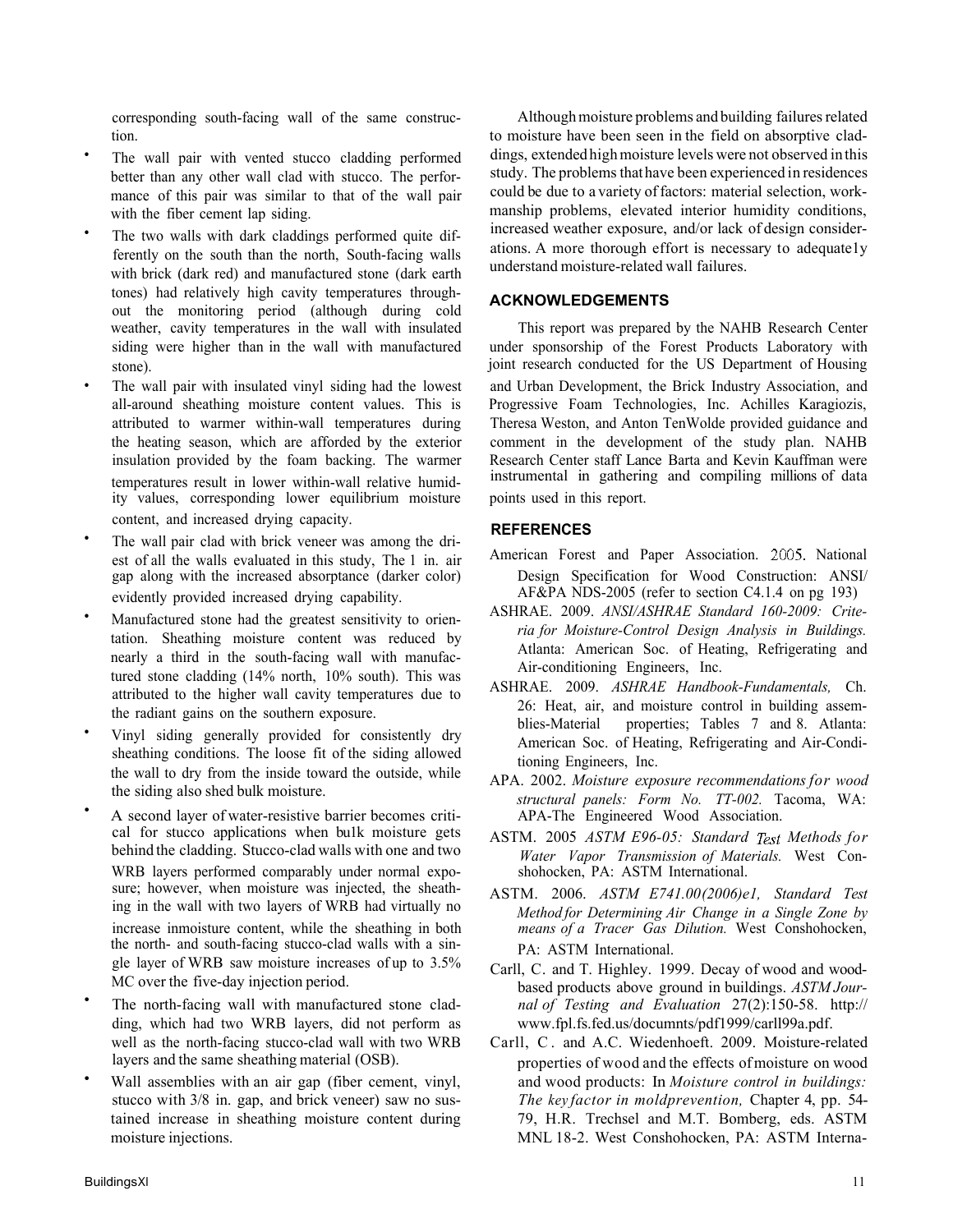tional. [http://www.fpl.fs.fed.us/documnts/pdf2009/](http://www.fpl.fs.fed.us/documnts/pdf2OO9) fp1\_2009\_carll001.pdf.

- Glass, S.V. and C.G. Carll. *Moisture meter calibration for untreated and ACQ-treated southern yellow pine plywood.* Research Note FPL-RN-0312. Madison, WI: US Department of Agriculture, Forest Service, Forest Products Laboratory. [http://www.fpl.fs.fed.us/](http://www.fpl.fs.fed.us)  documnts/fplrn/fpl\_rn312.pdf.
- Kumaran, K.K., J.C. Lackey, N. Normandin, F. Tariku, and D. van Reenen. 2002. A thermal and moisture transport *property database for common building and insulating materials: Final report from ASHRAE Research Project 1018-RP.* Ottawa, ON: National Research Council Canada, Institute for Research in Construction.
- Quarles, S.L. and K.A. Flynn. 2001. Performance of wood and wood-based materials in multi-family housing: Issues from a California perspective. *Proceedings of the*

*2nd Annual Conference on Durability and Disaster Mitigation in Wood-Frame Housing,* Nov 6-8,2000, Madison, WI. Forest Products Society, Madison, WI

- Richards, R., D. Burch, and W. Thomas. 1992. Water vapor sorption measurements of common building materials *ASHRAE Transactions* 98(2)
- Simpson. W. and A. TenWolde. 1999. Wood handbook: *Wood as an engineering material,* Ch. 3: Physical properties and moisture relations of wood. Gen Tech Report FPL-GTR-113. Madison, WI: US Department of Agriculture, Forest Service, Forest Products Laboratory.
- US Census. 2009a. *Principal type of exterior wall material of new one-family houses completed.* [http://www.](http://www) census.gov/const/C25Ann/sftotalexwallmat.pdf.
- US Census. 2009b. *Characteristics of new homes.* http:// www.census.gov/const/www.charindex/html.